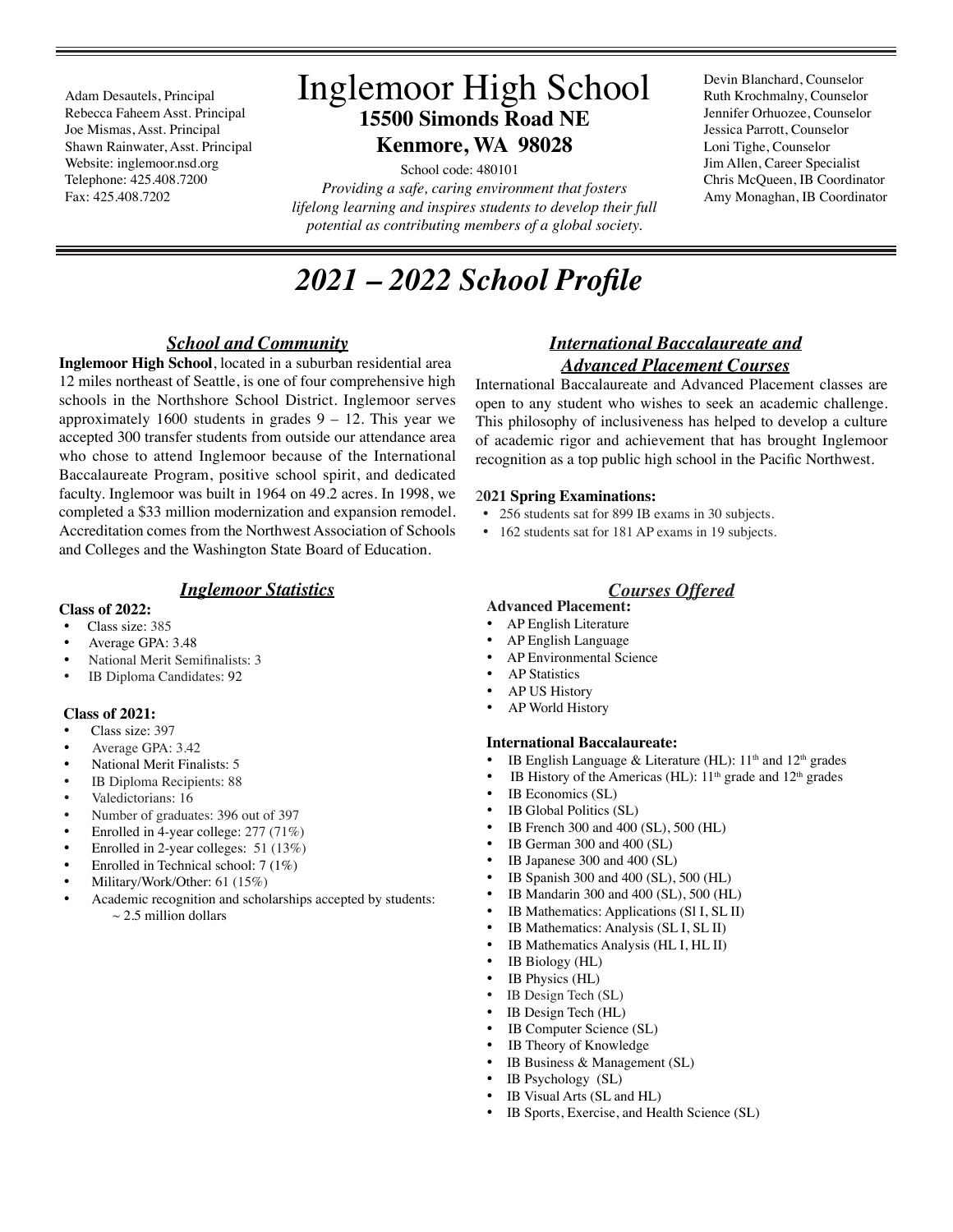## *Grading Information*

**The calendar year** consists of two 18 week semester grading periods with a modifed block schedule.

**Grade point averages** at Inglemoor High School are not weighted. We do not provide a class rank.

**Grading Scale:** A=4.0, A-=3.7, B+=3.3, B=3.0, B-=2.7,  $C+=2.3, C=2.0, C=-1.7, D+=1.3, D=1.0, F=0.0, P=Pass$ 

## *Educational Options*

#### **\*International Baccalaureate (IB) program:**

- IB Diploma Students of Distinction (full IB Diploma)
- IB Certificate Student of Merit: four or more IB exams
- **IB Career Certificate**

**\*Advanced Placement program (AP):** upper level courses in core subjects.

**\*WaNIC (Washington Network for Innovative Careers):** over 37 advanced-level/industry-based Career & Technical training programs.

**\*Running Start:** community college agreement for high school students to earn high school and college credit.

**\*Pacifc NW College Credit:** students earn high school and community college credit concurrently in many Occupational Ed. classes. In 2021, 66 students received 379 college credits.

**\*Business/Technology:** students may earn special certifcations at Inglemoor, which recognize students as specialists in business and technology.

**\*Special Education:** includes remediation of basic skills, mainstreaming support, and occupational training.

## *Graduation Requirements for Class of 2022*

| 4.00 credits  |
|---------------|
| 3.00 credits  |
| 3.00 credits  |
| 3.00 credits  |
| 2.00 credits  |
| 1.00 credit   |
| 1.00 credit   |
| 7.00 credits  |
| 24.00 credits |
|               |

Additional requirements include state assessments and High School and Beyond Plan.

#### *Program Information*

**IHS staff** is comprised of 84 full-time classroom teachers,15 special education teachers, 4 administrators, 4.6 counselors, 1 career counselor, 1.4 IB program coordinators, 1.6 librarians, 1 activity director, and 1 athletic director. Para-educators, secretaries, school assistants, campus supervisors, cooks, and custodians support education at Inglemoor High School. The student to teacher ratio is 20 to 1.

Inglemoor High School strives to challenge every student to excel. We are guided by **our vision** to offer programs for all students and to approach learning in a supportive and positive environment where students and staff share responsibility for knowledge, and value working and learning together. Inglemoor is dedicated to academics and improving student achievement. We consistently score among the top ten schools in Washington state on all standardized tests.

Student involvement is the key to a vital school. The interscholastic activities and athletic programs offer equal opportunities for both male and female students. IHS **athletic programs**, anticipating over 1000 student athletes in the State Classification for Interscholastic Competition in the KingCo 4A League. **Other activities** include National Honor Society, Math & Science Olympiad, ASB leadership and over 35 active clubs.



*Northshore School District prohibits discrimination on the basis of age, sex, marital status, genetic information, sexual orientation including gender expression or identity, race, creed, religion, color, national origin, honorably discharged veteran or military status, or the presence of any sensory, mental, or physical disability or the use of a trained dog guide or service animal by a person with a disability, unless based upon a bona fde occupational qualifcation, in all its employment procedures, training, programs and activities and provides equal access to the Boy Scouts and other designated youth groups. The following employee has been designated to handle questions and complaints of alleged unlawful discrimination: Jeff Sherwood, Human Resources Director, 3330 Monte Villa Parkway, Bothell, WA 98021, (425) 408-7606.*